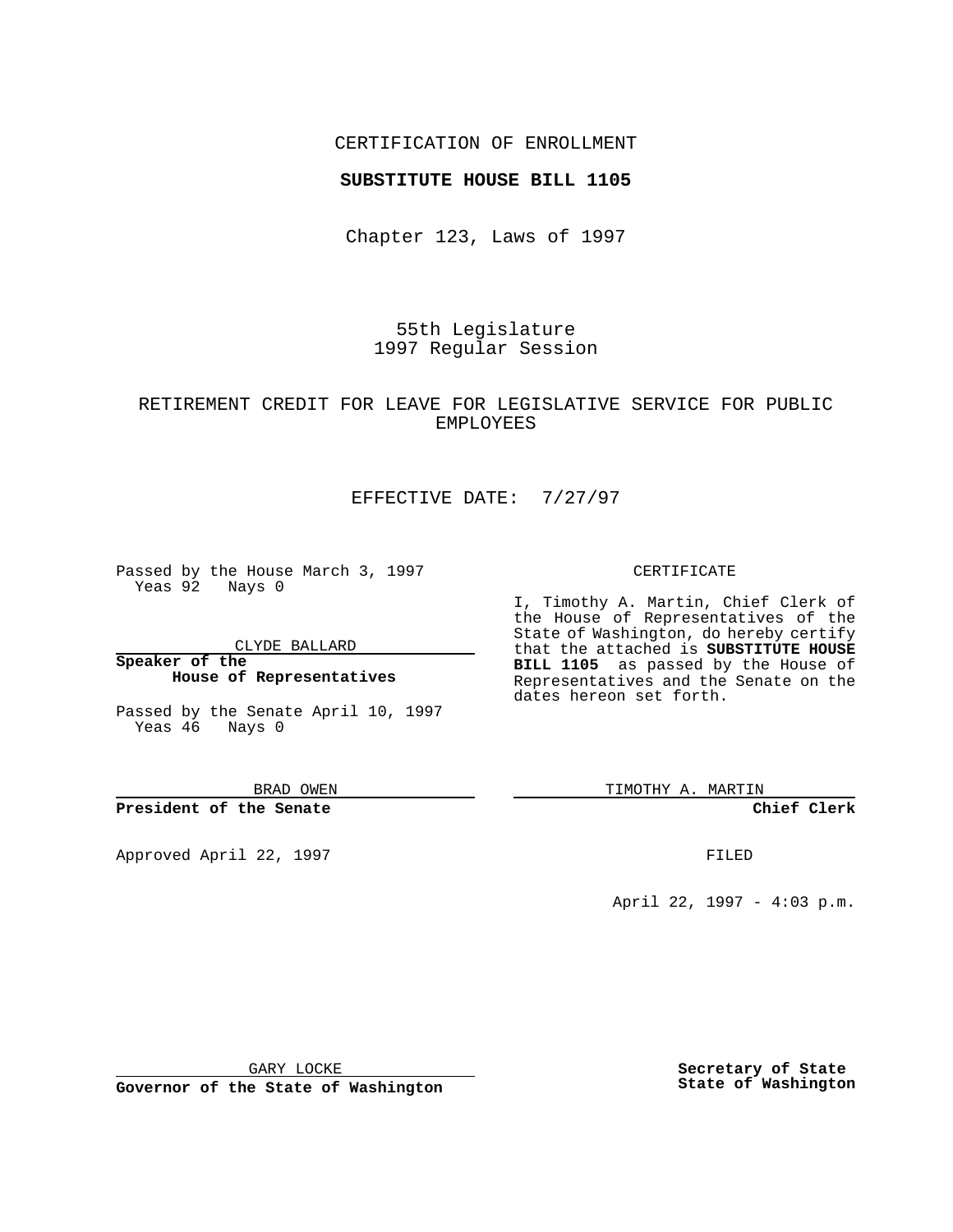# **SUBSTITUTE HOUSE BILL 1105** \_\_\_\_\_\_\_\_\_\_\_\_\_\_\_\_\_\_\_\_\_\_\_\_\_\_\_\_\_\_\_\_\_\_\_\_\_\_\_\_\_\_\_\_\_\_\_

\_\_\_\_\_\_\_\_\_\_\_\_\_\_\_\_\_\_\_\_\_\_\_\_\_\_\_\_\_\_\_\_\_\_\_\_\_\_\_\_\_\_\_\_\_\_\_

Passed Legislature - 1997 Regular Session

## **State of Washington 55th Legislature 1997 Regular Session**

**By** House Committee on Appropriations (originally sponsored by Representatives Ogden, Sehlin, H. Sommers, Lambert, Carlson, Wolfe, Anderson and Scott; by request of Joint Committee on Pension Policy)

Read first time 02/24/97.

 AN ACT Relating to retirement credit for leave for legislative service; adding a new section to chapter 43.43 RCW; and adding a new section to chapter 28B.10 RCW.

BE IT ENACTED BY THE LEGISLATURE OF THE STATE OF WASHINGTON:

 NEW SECTION. **Sec. 1.** A new section is added to chapter 43.43 RCW to read as follows:

 Any member of the retirement system who, on or after January 1, 1995, is on leave of absence for the purpose of serving as a state legislator, may elect to continue to be a member of this retirement system. The member shall continue to receive service credit subject to the following:

 (1) The member will not receive more than one month's service credit in a calendar month;

(2) Employer contributions shall be paid by the legislature;

 (3) Contributions shall be based on the regular compensation which the member would have received had such a member not served in the legislature;